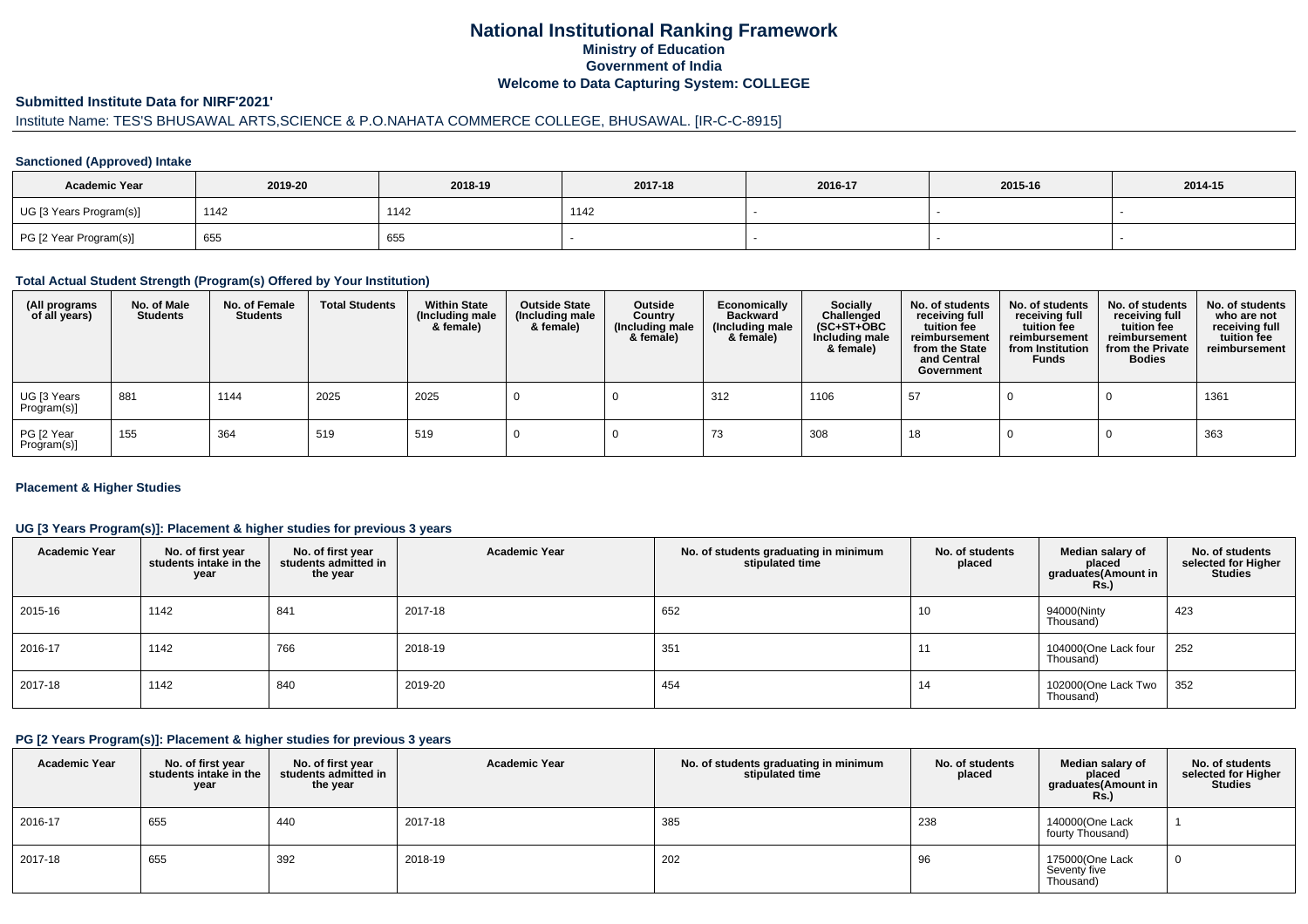| 2018-19 | 655 | 460 | 2019-20 | 280 | 128 | Thousand)<br>ourt |  |
|---------|-----|-----|---------|-----|-----|-------------------|--|
|---------|-----|-----|---------|-----|-----|-------------------|--|

### **Financial Resources: Utilised Amount for the Capital expenditure for previous 3 years**

| <b>Academic Year</b>                                                                            | 2019-20                                                                     | 2018-19                                                                                              | 2017-18                                                                         |
|-------------------------------------------------------------------------------------------------|-----------------------------------------------------------------------------|------------------------------------------------------------------------------------------------------|---------------------------------------------------------------------------------|
|                                                                                                 | <b>Utilised Amount</b>                                                      | <b>Utilised Amount</b>                                                                               | <b>Utilised Amount</b>                                                          |
|                                                                                                 |                                                                             | Annual Capital Expenditure on Academic Activities and Resources (excluding expenditure on buildings) |                                                                                 |
| Library                                                                                         | 40500 (Fourty Thousand Five Hundrade Only)                                  | 32165 (Thiry Two Thousand One Hundrade sixty Five Only)                                              | 50480 (Fifty Thousand Four Hundrade Eighty Only)                                |
| New Equipment for Laboratories                                                                  | 430500 (Four Lakh Thirty Thousand Five Hundrade Only)                       | 7026636 (Seventy Lakh Twnty Six thousand Six Hundrade<br>Thirty Six Only)                            | 537635 (Five Lakh Thirty Seven Thousand Six Hundrade Thirty  <br>Five Only)     |
| Other expenditure on creation of Capital Assets (excluding<br>expenditure on Land and Building) | 5758590 (Fifty Seven Lakh Fifty Eight Thousand Five<br>Hundrade Ninty Only) | 5338478 (Fifty Three Lakh Thirty Eight Thousand Four<br>Hundrade Seventy Eight Only)                 | 5649832 (Fifty Six Lakh Fourty Nine Thousand Eight Hundrade<br>Thirty Two Only) |

### **Financial Resources: Utilised Amount for the Operational expenditure for previous 3 years**

| <b>Academic Year</b>                                                                                                                                                                            | 2019-20                                                                                    | 2018-19                                                                                  | 2017-18                                                                                        |  |  |
|-------------------------------------------------------------------------------------------------------------------------------------------------------------------------------------------------|--------------------------------------------------------------------------------------------|------------------------------------------------------------------------------------------|------------------------------------------------------------------------------------------------|--|--|
|                                                                                                                                                                                                 | <b>Utilised Amount</b>                                                                     | <b>Utilised Amount</b>                                                                   | <b>Utilised Amount</b>                                                                         |  |  |
|                                                                                                                                                                                                 |                                                                                            | <b>Annual Operational Expenditure</b>                                                    |                                                                                                |  |  |
| Salaries (Teaching and Non Teaching staff)                                                                                                                                                      | 99989542 (Ninety Nine Million Nine Hundred Eighty Nine<br>Thousand Five Hundred Forty Two) | 98355411 (Ninety Eight Million Three Hundred Fifty Five<br>Thousand Four Hundred Eleven) | 93363448 (Ninety Three Million Three Hundred Sixty Three<br>Thousand Four Hundred Forty Eight) |  |  |
| Maintenance of Academic Infrastructure or consumables and<br>other running expenditures (excluding maintenance of hostels<br>and allied services, rent of the building, depreciation cost, etc) | 65929 (Sixty Five Thousand Nine Hundred Twenty Nine)                                       | 241919 (Two Lakh Fouty One Thousand Nine Hundrade<br>Nineteen)                           | 96763 (Ninty Six Thousand Seven Hundrade Sixty Three)                                          |  |  |
| Seminars/Conferences/Workshops                                                                                                                                                                  | 39050 (Thirty Nine Thounsand Fifty)                                                        | 44143 (Fourty Four Thousand One Hundrade Fourty Three)                                   | 37199 (Thirty Seven Thousand One Hundrade Ninty Nine)                                          |  |  |

### **PCS Facilities: Facilities of physically challenged students**

| 1. Do your institution buildings have Lifts/Ramps?                                                                                                        | Yes, less than 40% of the buildings |
|-----------------------------------------------------------------------------------------------------------------------------------------------------------|-------------------------------------|
| 2. Do your institution have provision for walking aids, includingwheelchairs and transportation from one building to another for<br>handicapped students? | Yes                                 |
| 3. Do your institution buildings have specially designed toilets for handicapped students?                                                                | Yes, less than 40% of the buildings |

### **Faculty Details**

| Srno | Name                       | Age | Designation            | Gender | Qualification | <b>Experience (In</b><br>Months) | <b>Is Associated</b><br><b>Last Year</b> | Currently<br>working with<br>institution? | <b>Joining Date</b> | <b>Leaving Date</b>      | <b>Association type</b> |
|------|----------------------------|-----|------------------------|--------|---------------|----------------------------------|------------------------------------------|-------------------------------------------|---------------------|--------------------------|-------------------------|
|      | Prof Harshal V<br>Patil    | 34  | Assistant<br>Professor | Male   | <b>MCA</b>    | 160                              | Yes                                      | Yes                                       | 15-06-2010          | $\sim$                   | Regular                 |
|      | Dr Sunil Vasant<br>patil   | 55  | Associate<br>Professor | Male   | Ph.D          | 405                              | Yes                                      | Yes                                       | 23-08-1988          | $\sim$                   | Regular                 |
|      | Prof Dipak<br>Namdeo Patil | 40  | Assistant<br>Professor | Male   | <b>SET</b>    | 204                              | Yes                                      | Yes                                       | 23-02-2008          | $\overline{\phantom{a}}$ | Regular                 |
|      | Dr Jibhau Fula<br>Patil    | 55  | Associate<br>Professor | Male   | Ph.D          | 336                              | Yes                                      | Yes                                       | 20-08-1992          | $\overline{\phantom{a}}$ | Regular                 |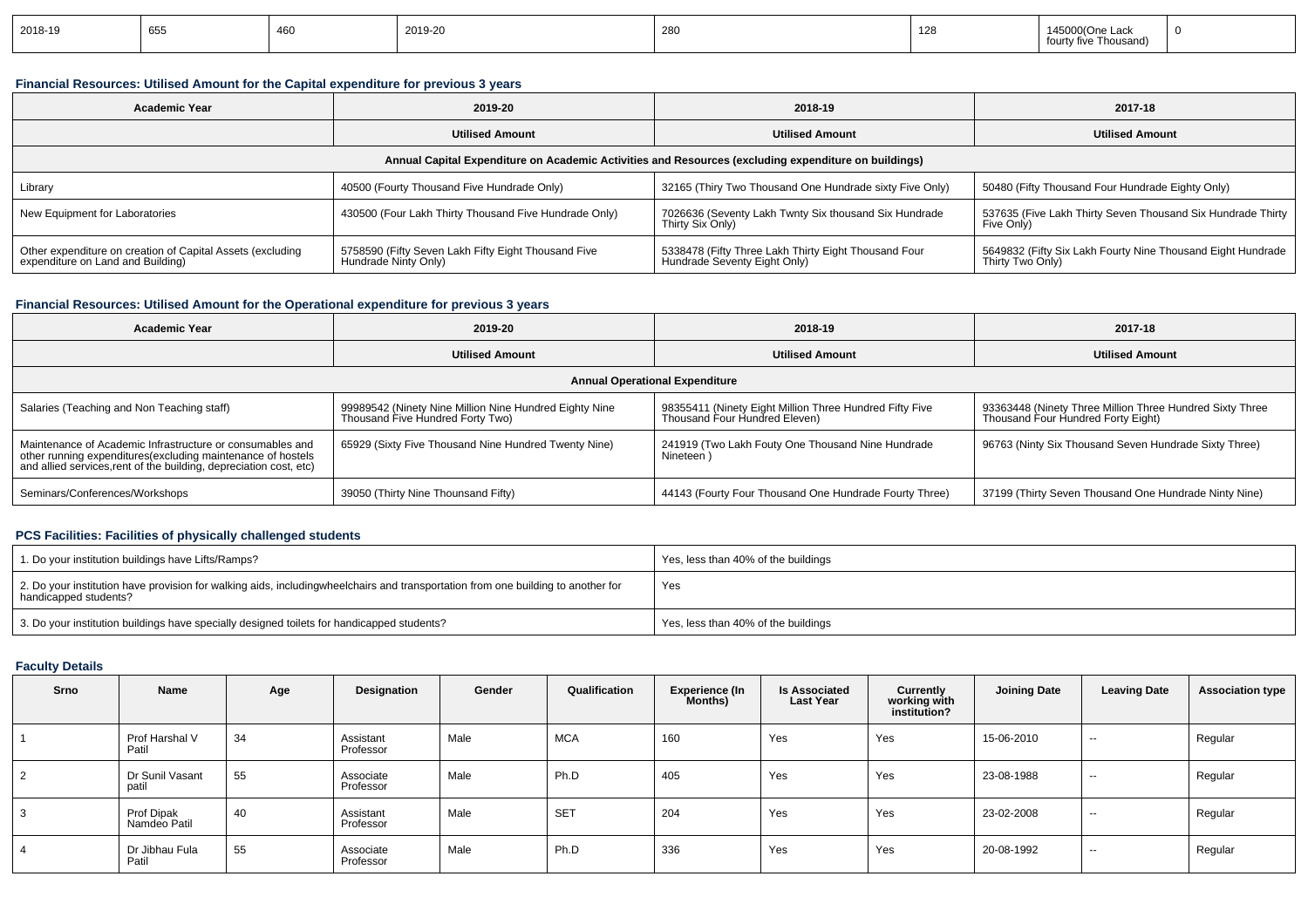| 5              | Prof Sahebrao<br>Kisan Rathod        | 41 | Assistant<br>Professor | Male | M. Phil    | 132 | Yes        | Yes | 26-08-2009 | ٠.                       | Regular |
|----------------|--------------------------------------|----|------------------------|------|------------|-----|------------|-----|------------|--------------------------|---------|
| 6              | Prof Vilas<br>Dhondulal Jain         | 55 | Associate<br>Professor | Male | M.Sc.      | 384 | Yes        | Yes | 23-11-1988 | $\sim$                   | Regular |
| $\overline{7}$ | Dr Narendra S<br>Patil               | 55 | Associate<br>Professor | Male | Ph.D       | 336 | Yes        | Yes | 21-07-1992 | $\sim$                   | Regular |
| 8              | Prof Sudhir N<br>Nehate              | 59 | Associate<br>Professor | Male | M. Phil    | 420 | Yes        | Yes | 19-02-1985 | $\sim$                   | Regular |
| 9              | Dr Yadav K<br>Chaudhari              | 58 | Associate<br>Professor | Male | Ph.D       | 396 | Yes        | Yes | 24-06-1987 | $\overline{\phantom{a}}$ | Regular |
| 10             | Prof Ashok Hari<br>Patil             | 58 | Associate<br>Professor | Male | M. Phil    | 396 | Yes        | Yes | 10-10-1987 | $\sim$                   | Regular |
| 11             | Prof Ravindra R<br>Patil             | 56 | Associate<br>Professor | Male | M. Phil    | 396 | Yes        | Yes | 31-07-1987 | $\sim$                   | Regular |
| 12             | Prof Eknath Gopal<br>Nehate          | 55 | Associate<br>Professor | Male | M.Sc.      | 384 | Yes        | Yes | 25-08-1988 | $\overline{\phantom{a}}$ | Regular |
| 13             | Dr Akoshgir D<br>Goswami             | 56 | Associate<br>Professor | Male | Ph.D       | 360 | Yes        | Yes | 01-08-1990 | $\sim$                   | Regular |
| 14             | Prof Vinod G<br>Kochure              | 59 | Associate<br>Professor | Male | <b>SET</b> | 360 | Yes        | Yes | 04-08-1990 | $\overline{\phantom{a}}$ | Regular |
| 15             | Dr Deepak K<br>Hiwarale              | 57 | Associate<br>Professor | Male | Ph.D       | 360 | Yes        | Yes | 14-08-1990 | $\sim$                   | Regular |
| 16             | Dr N E Bhangale                      | 57 | Associate<br>Professor | Male | Ph.D       | 180 | Yes        | Yes | 27-10-2005 | $\overline{\phantom{a}}$ | Regular |
| 17             | Dr Khivaiyya K<br>Ahire              | 54 | Professor              | Male | Ph.D       | 348 | Yes        | Yes | 01-08-1991 | $\sim$                   | Regular |
| 18             | Prof Vasantrao P<br>Ladhe            | 57 | Assistant<br>Professor | Male | <b>SET</b> | 144 | Yes        | Yes | 17-06-2008 | $\sim$                   | Regular |
| 19             | Dr Pramod A Ahire                    | 50 | Assistant<br>Professor | Male | Ph.D       | 300 | Yes        | Yes | 21-08-1995 | $\overline{\phantom{a}}$ | Regular |
| 20             | Dr Subhash P<br>Zanke                | 48 | Assistant<br>Professor | Male | Ph.D       | 300 | Yes        | Yes | 11-09-1995 | $\sim$                   | Regular |
| 21             | Prof Sandesh T<br>Dhum               | 51 | Assistant<br>Professor | Male | M.A        | 288 | Yes        | Yes | 18-10-1996 | $\overline{\phantom{a}}$ | Regular |
| 22             | Dr Gajendra R<br>Wani                | 49 | Associate<br>Professor | Male | Ph.D       | 300 | Yes        | Yes | 21-08-1995 | $\sim$                   | Regular |
| 23             | Dr Bhojaraj H<br>Barhate             | 53 | Associate<br>Professor | Male | Ph.D       | 300 | Yes        | Yes | 01-09-1995 | $\overline{\phantom{a}}$ | Regular |
| 24             | Dr Pravin K Patil                    | 58 | Assistant<br>Professor | Male | Ph.D       | 120 | Yes        | Yes | 25-11-2005 | $\sim$                   | Regular |
| 25             | Dr Raghava Das<br>Gorle <sup>7</sup> | 59 | Assistant<br>Professor | Male | Ph.D       | 348 | Yes        | Yes | 11-02-1991 | $\sim$                   | Regular |
| 26             | Prof Kalyansingh<br>P Patil          | 51 | Assistant<br>Professor | Male | M. Phil    | 132 | Yes        | Yes | 01-07-2009 | $\sim$                   | Regular |
| 27             | Dr Anand V<br>Upadhyay               | 40 | Other                  | Male | Ph.D       | 144 | ${\sf No}$ | Yes | 27-02-2008 | $\sim$                   | Regular |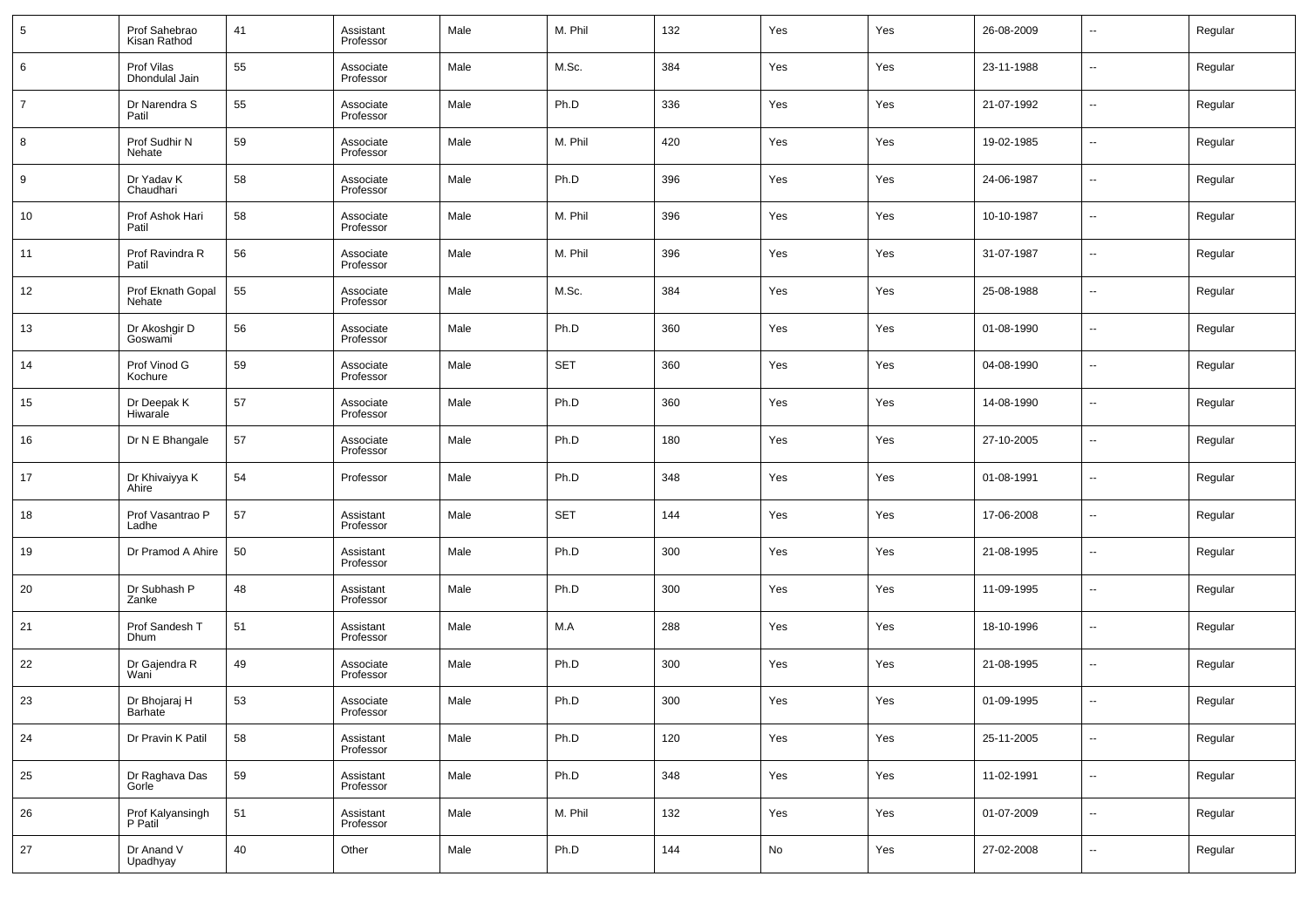| 28 | Dr Vidya A Patil             | 50 | Assistant<br>Professor                              | Female | Ph.D       | 324    | Yes | Yes | 27-08-1993 | $\sim$                   | Regular                |
|----|------------------------------|----|-----------------------------------------------------|--------|------------|--------|-----|-----|------------|--------------------------|------------------------|
| 29 | Prof Anil J Hiwale           | 37 | Assistant<br>Professor                              | Male   | <b>NET</b> | 132    | Yes | Yes | 26-08-2009 | ш,                       | Regular                |
| 30 | Dr Prafull H Ingole          | 36 | Assistant<br>Professor                              | Male   | Ph.D       | 132    | Yes | Yes | 26-08-2009 | $\sim$                   | Regular                |
| 31 | Dr Rajendra S<br>Nadekar     | 36 | Assistant<br>Professor                              | Male   | Ph.D       | 132    | Yes | Yes | 26-08-2009 | $\sim$                   | Regular                |
| 32 | Prof Ashish P<br>Nawghare    | 39 | Assistant<br>Professor                              | Male   | <b>NET</b> | 132    | Yes | Yes | 28-10-2009 | $\overline{\phantom{a}}$ | Regular                |
| 33 | Prof Vilas A<br>Solunke      | 41 | Assistant<br>Professor                              | Male   | <b>NET</b> | 108    | Yes | Yes | 16-06-2015 | н.                       | Regular                |
| 34 | Dr Mamataben C<br>Patil      | 38 | Assistant<br>Professor                              | Female | Ph.D       | 108    | Yes | Yes | 16-06-2011 | $\overline{\phantom{a}}$ | Regular                |
| 35 | Dr Dattatraya M<br>Tekade    | 56 | Assistant<br>Professor                              | Male   | Ph.D       | 132    | Yes | Yes | 28-07-2009 | н.                       | Regular                |
| 36 | Dr Smita Sanjay<br>Chaudhari | 51 | Assistant<br>Professor                              | Female | Ph.D       | 324    | Yes | Yes | 05-08-1993 | ш,                       | Regular                |
| 37 | Dr Kiran A Warke             | 44 | Assistant<br>Professor                              | Male   | Ph.D       | 108    | Yes | Yes | 15-06-2011 | ш,                       | Regular                |
| 38 | Dr Rekha P<br>Gajare         | 60 | Associate<br>Professor                              | Female | Ph.D       | 288    | Yes | Yes | 18-10-1996 | ш,                       | Regular                |
| 39 | Dr Gouri M Patil             | 45 | Assistant<br>Professor                              | Female | Ph.D       | 132    | Yes | Yes | 26-08-2009 | ш,                       | Regular                |
| 40 | Dr Minakshi V<br>Waykole     | 59 | Dean / Principal /<br>Director / Vice<br>Chancellor | Female | Ph.D       | 192    | Yes | Yes | 12-08-2004 | --                       | Regular                |
| 41 | Dr Rashmi<br>Sharma          | 51 | Assistant<br>Professor                              | Female | Ph.D       | 120    | Yes | Yes | 23-06-2011 | $\overline{a}$           | Regular                |
| 42 | Prof Smita N<br>Bendale      | 31 | Assistant<br>Professor                              | Female | <b>SET</b> | 84     | Yes | Yes | 17-07-2013 | $\overline{\phantom{a}}$ | Regular                |
| 43 | Prof Bhushan M<br>Chaudhari  | 33 | Assistant<br>Professor                              | Male   | <b>SET</b> | 84     | Yes | Yes | 17-07-2013 | $\overline{a}$           | Regular                |
| 44 | Dr Sachin D Yeole            | 35 | Assistant<br>Professor                              | Male   | Ph.D       | 72     | Yes | Yes | 01-12-2016 | $\overline{a}$           | Regular                |
| 45 | Dr Vilas N Mahire            | 30 | Assistant<br>Professor                              | Male   | Ph.D       | 72     | Yes | Yes | 01-12-2016 | ш,                       | Regular                |
| 46 | Dr Manoj J Jadhav            | 35 | Assistant<br>Professor                              | Male   | Ph.D       | $72\,$ | Yes | Yes | 01-12-2016 |                          | Regular                |
| 47 | Dr Umesh A<br>Fegade         | 35 | Assistant<br>Professor                              | Male   | Ph.D       | 132    | Yes | Yes | 13-07-2017 | $\overline{\phantom{a}}$ | Regular                |
| 48 | Prof Archana P<br>Bhalerao   | 37 | Assistant<br>Professor                              | Female | $\sf MCA$  | $18\,$ | Yes | Yes | 01-08-2009 | ц.                       | Adhoc /<br>Contractual |
| 49 | Prof Vaishali Arun<br>Patil  | 27 | Assistant<br>Professor                              | Female | M.Sc.      | 15     | Yes | Yes | 01-07-2015 | $\overline{\phantom{a}}$ | Adhoc /<br>Contractual |
| 50 | Prof Pooja Aniket<br>Rathi   | 30 | Assistant<br>Professor                              | Female | <b>MCA</b> | $15\,$ | Yes | Yes | 13-07-2017 | $\overline{\phantom{a}}$ | Adhoc /<br>Contractual |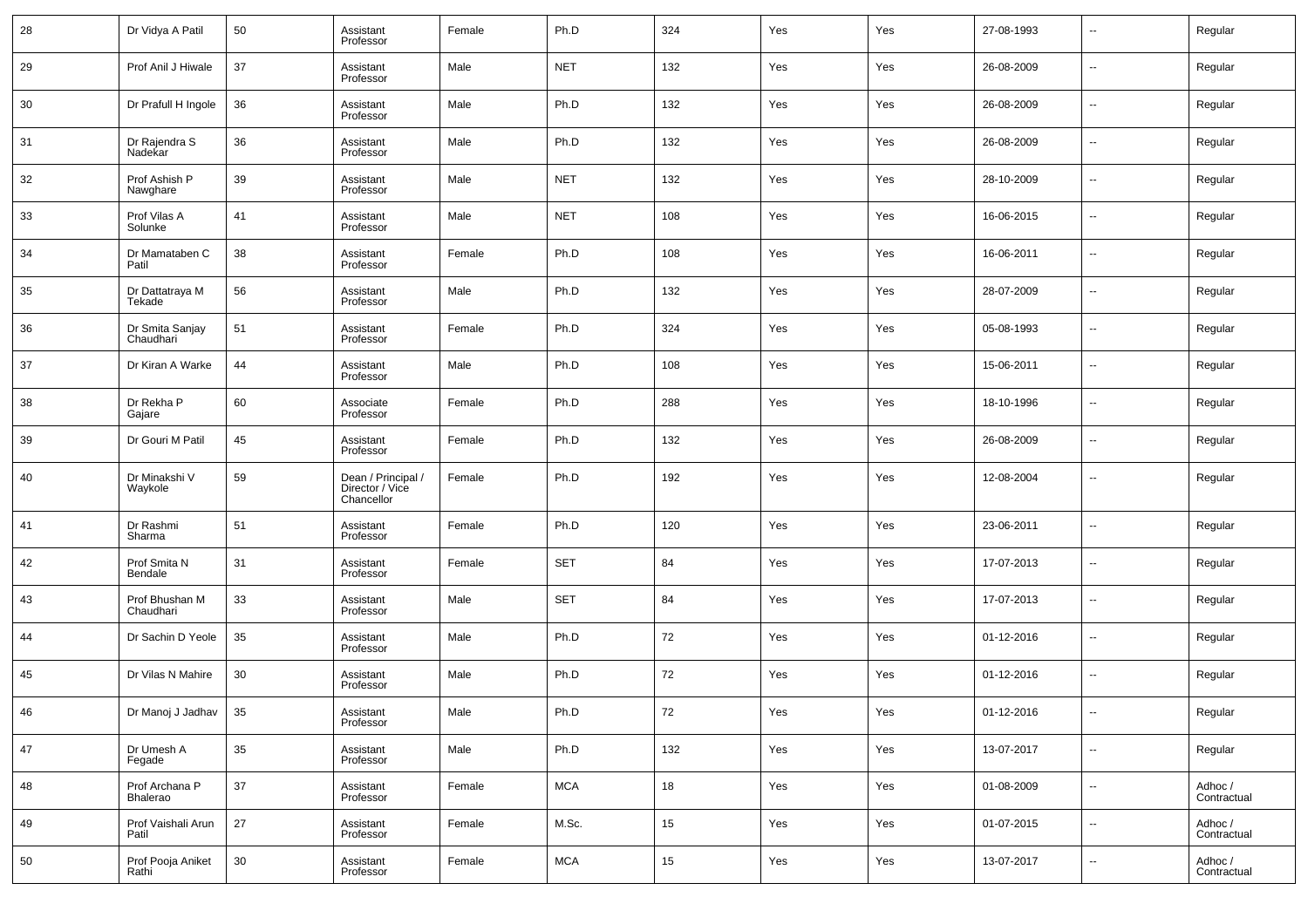| 51 | Prof Sanjeevani v<br>Waqh      | 27 | Assistant<br>Professor | Female | M.Sc.      | 8              | Yes | Yes | 13-07-2017 | $\overline{\phantom{a}}$ | Adhoc /<br>Contractual |
|----|--------------------------------|----|------------------------|--------|------------|----------------|-----|-----|------------|--------------------------|------------------------|
| 52 | Prof Riya A<br>Agrawal         | 26 | Assistant<br>Professor | Female | M.Sc.      | 15             | Yes | Yes | 01-08-2018 | $\overline{\phantom{a}}$ | Adhoc /<br>Contractual |
| 53 | prof Priyanka Y<br>Warake      | 29 | Assistant<br>Professor | Female | M.COM      | 15             | Yes | Yes | 01-07-2017 | ⊶.                       | Adhoc /<br>Contractual |
| 54 | Prof Snehal Sunil<br>Bharambe  | 24 | Assistant<br>Professor | Female | M.Sc.      | 15             | Yes | Yes | 01-07-2018 | $\overline{\phantom{a}}$ | Adhoc /<br>Contractual |
| 55 | prof Kajal<br>Kashinath Warake | 24 | Assistant<br>Professor | Female | M.Sc.      | 15             | Yes | Yes | 01-07-2018 | $\overline{\phantom{a}}$ | Adhoc /<br>Contractual |
| 56 | Dr Sushma<br>Vishvaratna Tayde | 46 | Assistant<br>Professor | Female | Ph.D       | 15             | Yes | Yes | 05-09-2018 | $\overline{\phantom{a}}$ | Adhoc /<br>Contractual |
| 57 | Prof C H Sarode                | 37 | Assistant<br>Professor | Male   | <b>SET</b> | 8              | Yes | Yes | 02-07-2018 | $\overline{\phantom{a}}$ | Regular                |
| 58 | Prof Nilima S Patil            | 44 | Assistant<br>Professor | Female | M.Sc.      | 15             | Yes | Yes | 02-07-2018 | $\overline{\phantom{a}}$ | Adhoc /<br>Contractual |
| 59 | Prof J P Adokar                | 43 | Assistant<br>Professor | Male   | M.A        | 9              | Yes | Yes | 02-07-2018 | $\overline{\phantom{a}}$ | Adhoc /<br>Contractual |
| 60 | Prof P V Patil                 | 40 | Assistant<br>Professor | Male   | M.A        | 15             | Yes | Yes | 02-07-2018 | $\overline{\phantom{a}}$ | Adhoc /<br>Contractual |
| 61 | Prof N N Zope                  | 42 | Assistant<br>Professor | Male   | M.A        | 15             | Yes | Yes | 02-07-2018 | $\overline{\phantom{a}}$ | Adhoc /<br>Contractual |
| 62 | Prof Swati S<br>Shelke         | 36 | Assistant<br>Professor | Female | <b>MCA</b> | 9              | Yes | Yes | 02-07-2018 | $\overline{\phantom{a}}$ | Adhoc /<br>Contractual |
| 63 | Prof Tejashri S<br>Zope        | 38 | Assistant<br>Professor | Female | M.Sc.      | 8              | Yes | Yes | 02-07-2018 | $\overline{\phantom{a}}$ | Adhoc /<br>Contractual |
| 64 | Prof Sangita R<br>Bhirud       | 34 | Assistant<br>Professor | Female | <b>SET</b> | $\overline{7}$ | Yes | Yes | 02-07-2018 | $\overline{\phantom{a}}$ | Regular                |
| 65 | Prof A B Tayade                | 44 | Assistant<br>Professor | Male   | M.A        | 10             | Yes | Yes | 02-07-2018 | $\overline{\phantom{a}}$ | Adhoc /<br>Contractual |
| 66 | Prof Jyoti P Jangle            | 33 | Assistant<br>Professor | Female | M.Sc.      | 8              | Yes | Yes | 02-07-2018 | $\overline{\phantom{a}}$ | Adhoc /<br>Contractual |
| 67 | Prof Varsha G<br>Patil         | 32 | Assistant<br>Professor | Female | M.COM      | 8              | Yes | Yes | 02-07-2018 | $\overline{\phantom{a}}$ | Adhoc /<br>Contractual |
| 68 | Prof Rajashri S<br>Deshmukh    | 48 | Assistant<br>Professor | Female | M.A        | 8              | Yes | Yes | 02-07-2018 | --                       | Adhoc /<br>Contractual |
| 69 | Prof Sachin<br>Suresh Kolate   | 39 | Assistant<br>Professor | Male   | Ph.D       | 20             | Yes | Yes | 01-07-2014 | $\overline{\phantom{a}}$ | Adhoc /<br>Contractual |
| 70 | Dr Ajay D<br>Kshirsagar        | 35 | Assistant<br>Professor | Male   | Ph.D       | 8              | Yes | Yes | 01-07-2017 | $\overline{\phantom{a}}$ | Adhoc /<br>Contractual |
| 71 | Prof S P Patil                 | 35 | Assistant<br>Professor | Male   | M.Sc.      | 8              | Yes | Yes | 02-07-2018 | $\sim$                   | Adhoc /<br>Contractual |
| 72 | Prof P P Mahajan               | 35 | Assistant<br>Professor | Male   | <b>NET</b> | $\overline{7}$ | Yes | Yes | 02-07-2018 | $\overline{\phantom{a}}$ | Adhoc /<br>Contractual |
| 73 | Prof Kundan A<br>Tawade        | 29 | Assistant<br>Professor | Male   | M.A        | $\overline{7}$ | Yes | Yes | 02-07-2018 | $\overline{\phantom{a}}$ | Adhoc /<br>Contractual |